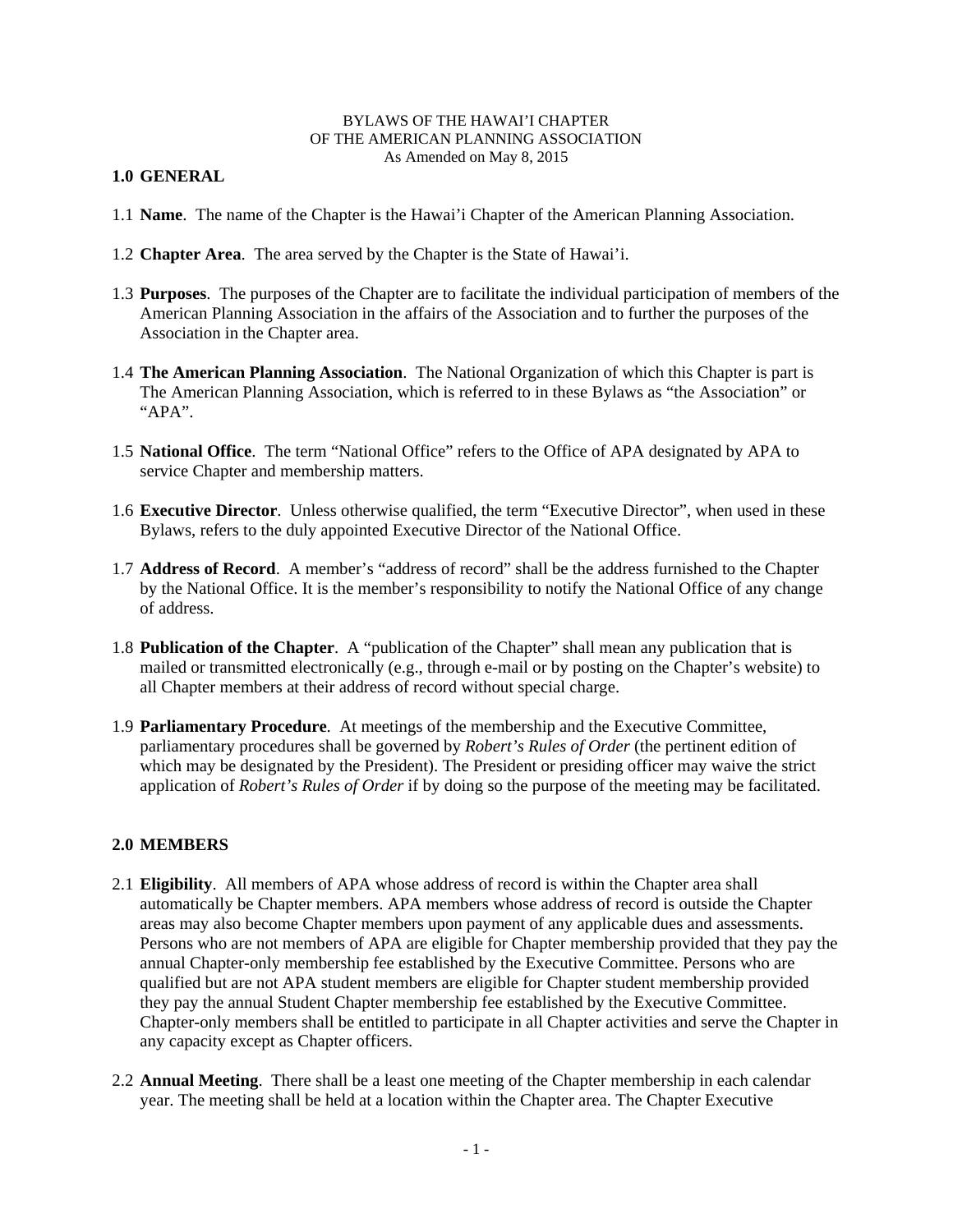Committee shall determine the specific location, date, and time of each Annual Meeting. All members shall have the right to vote, either in person or by an assigned proxy, on all matters brought to the Annual Meeting for a vote.

- 2.3 **Special Meetings**. A Special Meeting of the members may be called by the President, by the Executive Committee or by a petition signed by at least five (5%) percent of the members of the Chapter. The place, date, and time shall be set by the President or by the Executive Committee provided that the location shall be within the Chapter area. Notice of a Special Meeting shall be given to members and shall include a statement of the purpose of the Special Meeting. All members shall have the right to vote, either in person or by an assigned proxy, on all matters brought to the Special Meeting for a vote.
- 2.4 **Quorum Requirements**. At Annual and Special Meetings and in mail or electronic ballots, except ballots for election of officers, a quorum shall be ten (10%) percent of the Chapter membership.
- 2.5 **Establishment of Chapter Dues**. The Chapter, by a mail or electronic ballot of the membership, may establish dues or assessments beyond the basic membership rebate from National APA, provided that the APA Board of Directors may establish ceilings for such additional dues and assessments.
- 2.6 **Termination and Reinstatement**. Chapter membership will be terminated upon termination of APA membership. Chapter membership also may be terminated for failure to pay Chapter dues and assessments, if any. Chapter membership may be reinstated upon payments of unpaid obligations.

# **3. OFFICERS**

- 3.1 **Election and Terms**. The officers of the Chapter shall be a President, Vice President, a Secretary, and a Treasurer. The term of office for officers shall be two years. In order to encourage participation of the membership on the Executive Committee while ensuring continuity, the terms of the officers shall be staggered, with the President, Vice President, and one Director-at-Large member being elected in odd-numbered years; and the Secretary, Treasurer, and one Director-at-Large member being elected in even numbered years.
- 3.2 **President**. The President shall:
	- a. Preside at meetings of the Executive Committee and of the membership;
	- b. Provide leadership on the development of Chapter policies and an annual work program in coordination with the Executive Committee;
	- c. Have the power to create, appoint, and discharge all Chapter committees unless otherwise provided in these Bylaws;
	- d. Shall represent the Chapter on the APA Chapter Presidents Council;
	- e. Appoint Chapter members as APA representatives on or liaisons to committees and panels established by other organizations dealing with issues of concern to the Chapter and on which the Executive Committee finds it important that APA be so represented;
	- f. Call meetings and perform other duties required by these Bylaws, or customary to the office, and any additional duties that may be assigned by the Executive Committee; and
	- g. May appoint a designee, who is a member of the Executive Committee, to act on behalf of the President in executing any functions of the office of the President not otherwise expressly addressed in the duties of any of the other officers.
- 3.3 **Vice President**. The Vice President shall:
	- a. Assist the President in the guidance and coordination of committee activities;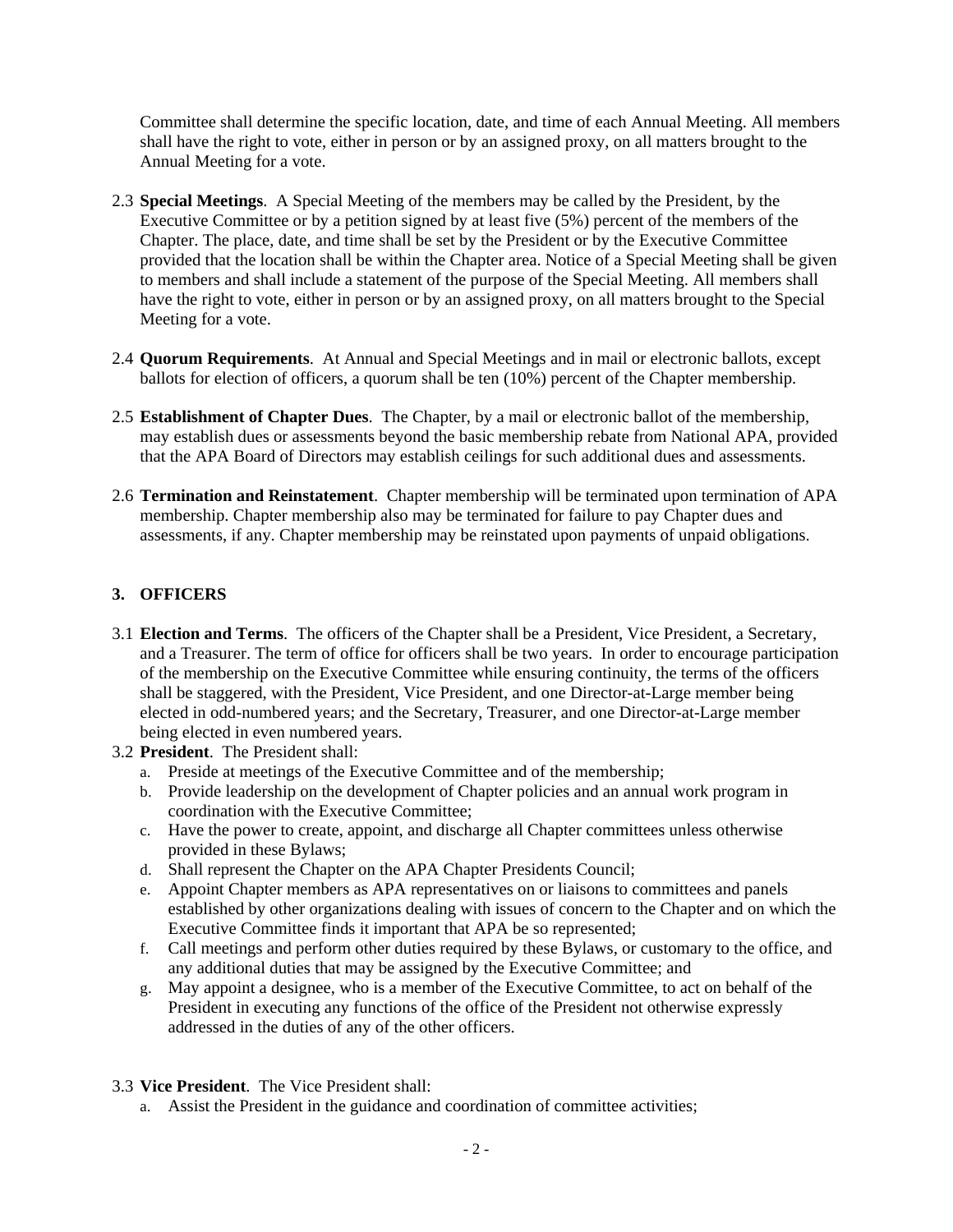- b. Carry out any other duties assigned by the President;
- c. Assume the duties of the President in the absence of, or in the event of, incapacity of the President; and
- d. Perform such other duties required by these Bylaws or customary to the office.
- 3.4 **Secretary**. The Secretary shall:
	- a. Maintain an accurate list of the members of the Chapter;
	- b. Notify members and Executive Committee members of meetings, prepare and report minutes of Chapter and Executive Committee meetings;
	- c. Transmit to the Executive Director a list of all Chapter officers (including their addresses and telephone numbers) within 30 days of their election;
	- d. Notify the Executive Director of the result of all Chapter voting, and, in so doing, specify the quorum and the number voting for each candidate or "aye" and "nay" on each issues;
	- e. Transmit to the Executive Director proposed Bylaws or Amendments as required by the Bylaws of APA; and
	- f. Perform such other duties required by these Bylaws or customary to the office.
- 3.5 **Treasurer**. The Treasurer shall:
	- a. Receive and disburse Chapter funds;
	- b. Collect Chapter dues and assessments not collected by the National Office;
	- c. Prepare, in consultation with the President, an annual budget for approval by the Executive Committee;
	- d. Maintain accounts which shall be open to inspection by officers and subject to audit;
	- e. Prepare for each meeting of the membership and of the Executive Committee a financial report to include a current balance sheet and an income statement reflecting the preceding 12 months of Chapter operations; and
	- f. Perform such other duties as required by these Bylaws or customary to the office.

# **4.0 EXECUTIVE COMMITTEE**

- 4.1 **Composition**. The Executive Committee shall consist of the officers, the Immediate Past President, two Directors-at-Large, a Student Representative, Neighbor Island Representatives for the counties of Hawai'i, Maui, and Kauai, and the chairpersons of the Professional Development Committee and such other standing committees established herein or by the President with the advice and consent of the Executive Committee. Members who are not elected shall be appointed by the President.
	- 4.1.1 **Immediate Past President**. The Immediate Past President shall advise the President.
	- 4.1.2 **Directors-at-Large**. The Directors-at-Large shall:
		- a. Be responsible for coordinating the Annual Chapter Awards Program; and
		- b. Be responsible for coordinating events involving the FAICP members.

#### 4.1.3 **Student Representative**. The Student Representative shall:

- a. Be selected from eligible student members by the student members. This position may be shared by two individuals. In the event that the number of student members exceeds twenty (20), the Student Representative shall be selected by election among the student members;
- b. Be selected before the beginning of the academic calendar year, or as soon thereafter as possible, and shall serve until the next academic calendar year; and
- c. Serve on the Executive Committee and advise the Executive Committee on and the Chapter on the conduct of services to students.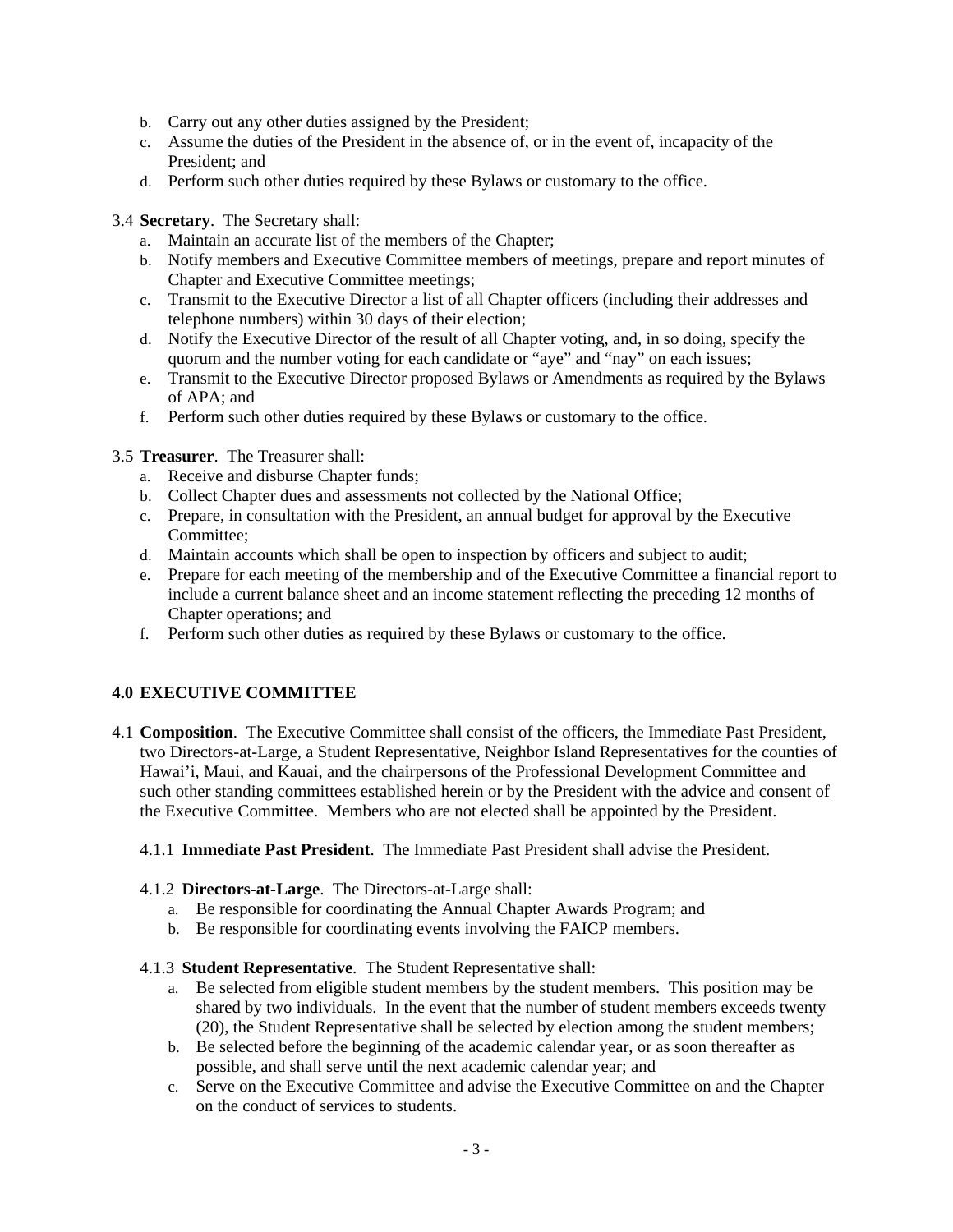- 4.1.4 **Neighbor Island Representatives**. The Neighbor Island Representatives may:
	- a. Serve as a liaison between Neighbor Island members and the Executive Committee, advising members of Executive Committee actions or inquiries and similarly advising the Executive Committee of Neighbor Island members' concerns, requests, or issues; and
	- b. Coordinate activities for members from their respective counties.
- 4.2 **Duties**. The Executive Committee shall:
	- a. Manage the affairs of the Chapter;
	- b. Report to the membership upon all business which it has considered or acted upon between Chapter meetings;
	- c. Put into effect the votes of the Chapter;
	- d. Authorize expenditures consistent with the budget; and
	- e. Perform such other functions as are delegated herein or by the members of the Chapter.
- 4.3 **Meetings and Quorum**. Meetings of the Executive Committee shall be called by the President or by majority of the Executive Committee members. There shall be, in each year, at least four meetings of the Executive Committee. A majority of the four elected officers, the Past President, and the two Directors-at-Large shall constitute a quorum for the transaction of business at meetings of the Committee.
- 4.4 **Voting**. All members of the Executive Committee shall have the right to vote, either in person or by an assigned proxy, on all matters brought to the Committee for a vote.
- 4.5 **Acting Without Meeting**. An action may be taken by the Executive Committee without a meeting by either:
	- a. Previously establishing a means to approve, amend and approve, or not approve of a particular action; or
	- b. Deciding an action using e-mail, teleconferencing, or other agreed upon means of communicating to vote. In such voting, a quorum (as defined elsewhere in these bylaws) of votes is required and such votes must be transmitted from a location or address that has been submitted to the Secretary prior to voting.

# **5.0 OTHER COMMITTEES**

- 5.1 **Elections Committee**. The Elections Committee shall consist of two or more Chapter members responsible for conducting the electoral process prescribed in Section 6. The Elections Committee shall not include Chapter members who are nominated for an office that will be voted on in that election year.
- 5.2 **Professional Development Committee**. The President shall appoint a person who is a member of The American Institute of Certified Planners (AICP) to serve as the Chair of the Chapter Professional Development Committee. The duties of the Committee shall be:
	- a. To advise prospective members of the AICP as to the qualifications, purposes, and programs of the institute, the Institute's Code of Professional Responsibility, the Guidelines for Social Responsibility of the Planner and the Rules of Reference to Institute membership;
	- b. To advise members of the AICP concerning opportunities and/or requirements for continuing educational and professional development; and
	- c. To coordinate FAICP activities.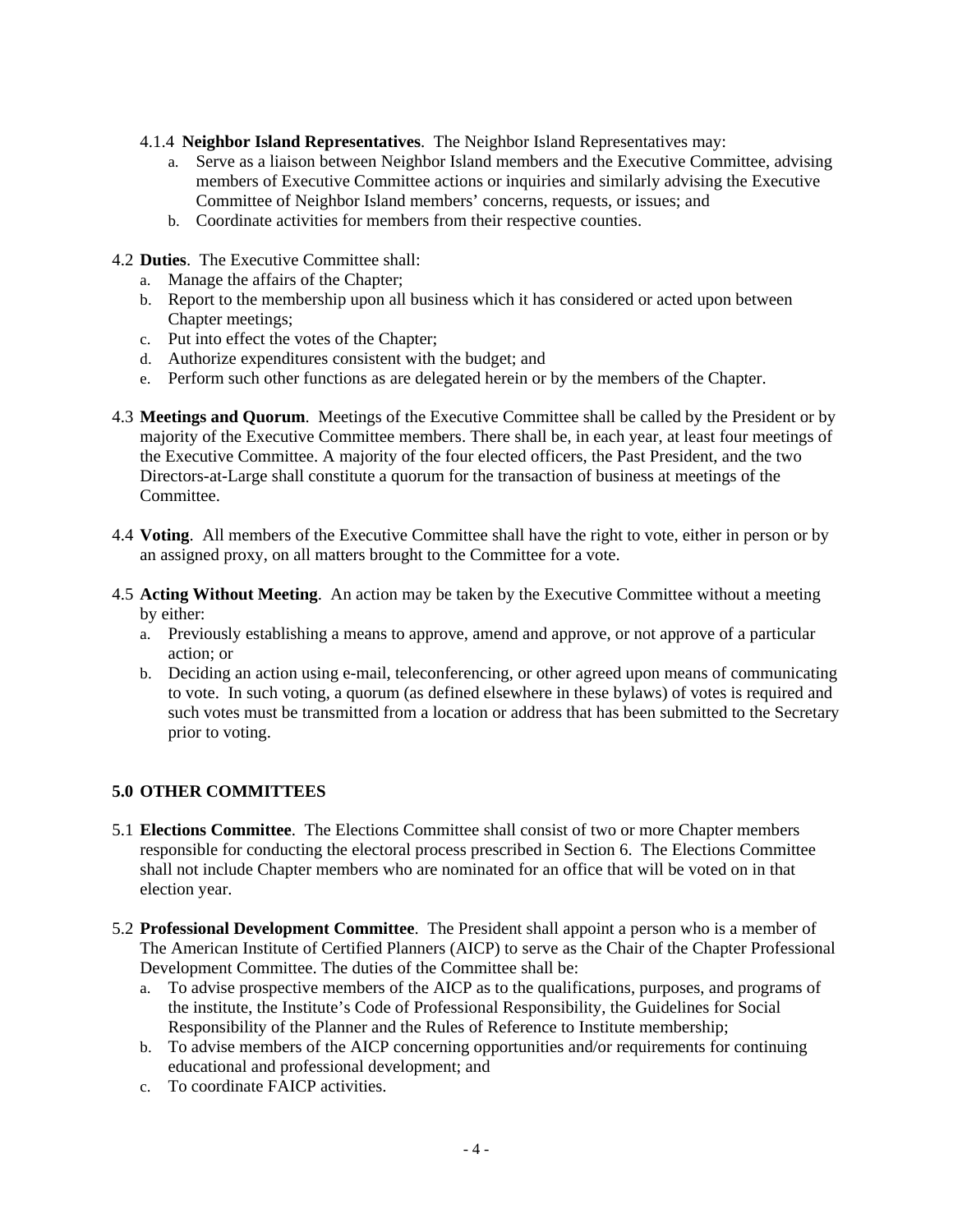- 5.3 **APA/DURP Committee**. The APA/DURP (Department of Urban And Regional Planning at the University of Hawai'i) Committee shall be responsible for assisting the Program Committee in coordinating World Town Planning Day events.
- 5.4 **Program Committee**. The Program Committee shall be responsible for:
	- a. Coordinating periodic lunch meetings; and
	- b. Coordinating World Town Planning Day events with the assistance of the APA/DURP Committee;
- 5.5 **Public Information Committee**. The Public Information Committee shall be responsible for:
	- a. Disseminating press releases and other informational material;
	- b. Maintaining the chapter website;
- 5.6 **Newsletter Committee**. The Newsletter Committee shall be responsible for compiling and circulating information of potential interest to members of the Chapter.
- 5.7 **Membership Committee**. The Membership Committee shall be responsible for encouraging the application and acceptance of new members and the continued retention of existing members.
- 5.8 **Public Issues Committee**. The Public Issues Committee shall be responsible for identifying issues; developing Chapter or Executive Committee recommended positions on public issues and the appropriate forums to address identified issues.
- 5.9 **Other Committees**. The President shall create such additional standing and/or ad hoc committees and shall appoint the respective Chairpersons of these committees as deemed necessary to carry out the functions of the Chapter. Each Chairperson shall be appointed on January 1, or as soon thereafter as possible, and shall serve for one year. Each Chairperson shall appoint the members of his or her committee in consultation with the President.

# **6.0 ELECTIONS**

6.1 **Nominations**. The nomination process, cycle and dates shall follow that of APA National. Each member shall be sent by electronic transmission (e.g., through e-mail or by posting on the Chapter's website) a call for nominations which indicates the Chapter positions that are up for election.

The nominee receiving the largest number of votes for each position shall be declared elected. In case of a tie, the Executive Committee shall by majority vote declare one of the candidates elected.

- 6.2 **Method of Balloting**. A secret ballot bearing the nominations thus made and space for the casting of any independent votes shall be made available electronically to members following the same election process, cycle and dates as APA National.
	- a. Provision shall be made for write-in votes for each Chapter office on the ballot.
	- b. Electronic ballots shall be tallied by APA National and reported to the Chapter Elections Committee.
	- c. Results of the election shall be announced at the next Chapter's meeting and/or in writing by mail or electronic transmission to all Chapter members following the same schedule as APA National.
- 6.3 **Terms of Office**. Terms of office of all officers shall begin and end on the same schedule as APA National. Officers shall:
	- a. Hold office until their successors have been elected and installed;